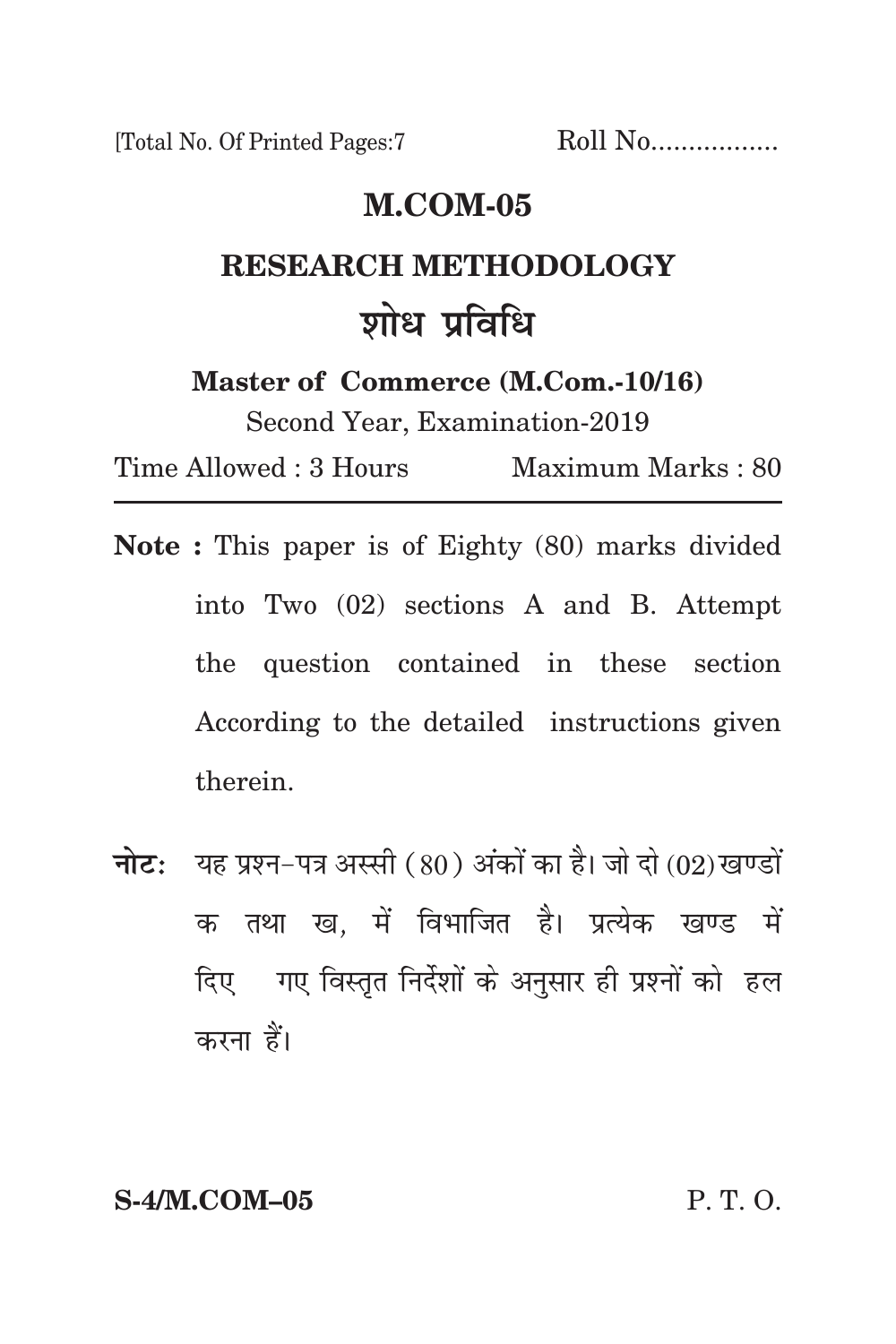# Section-A/<u>खण्ड-</u>'क'

(Long Answer type Questions/दीर्घ उत्तरीय प्रश्न)

- Note: Section-'A' contains Five (05) long Answer type questions of Fifteen (15) marks each. Learners are required to Answer any three (03) questions only.  $(3 \times 15 = 45)$
- नोट: खण्ड-'क' में पाँच (05) दीर्घ उत्तरों वाले प्रश्न दिए गए हैं. प्रत्येक प्रश्न के लिए पन्द्रह (15) अंक निर्धारित हैं शिक्षार्थियों को इनमें से केवल तीन (03) प्रश्नों के उत्तर देने हैं।
- 1. What do you mean by research? What is the importance of research in business decisionmaking?

शोध से आप क्या समझते हैं? व्यावसायिक निर्णयन में शोध का क्या महत्त्व है?

# **S-4/M.COM–05** 2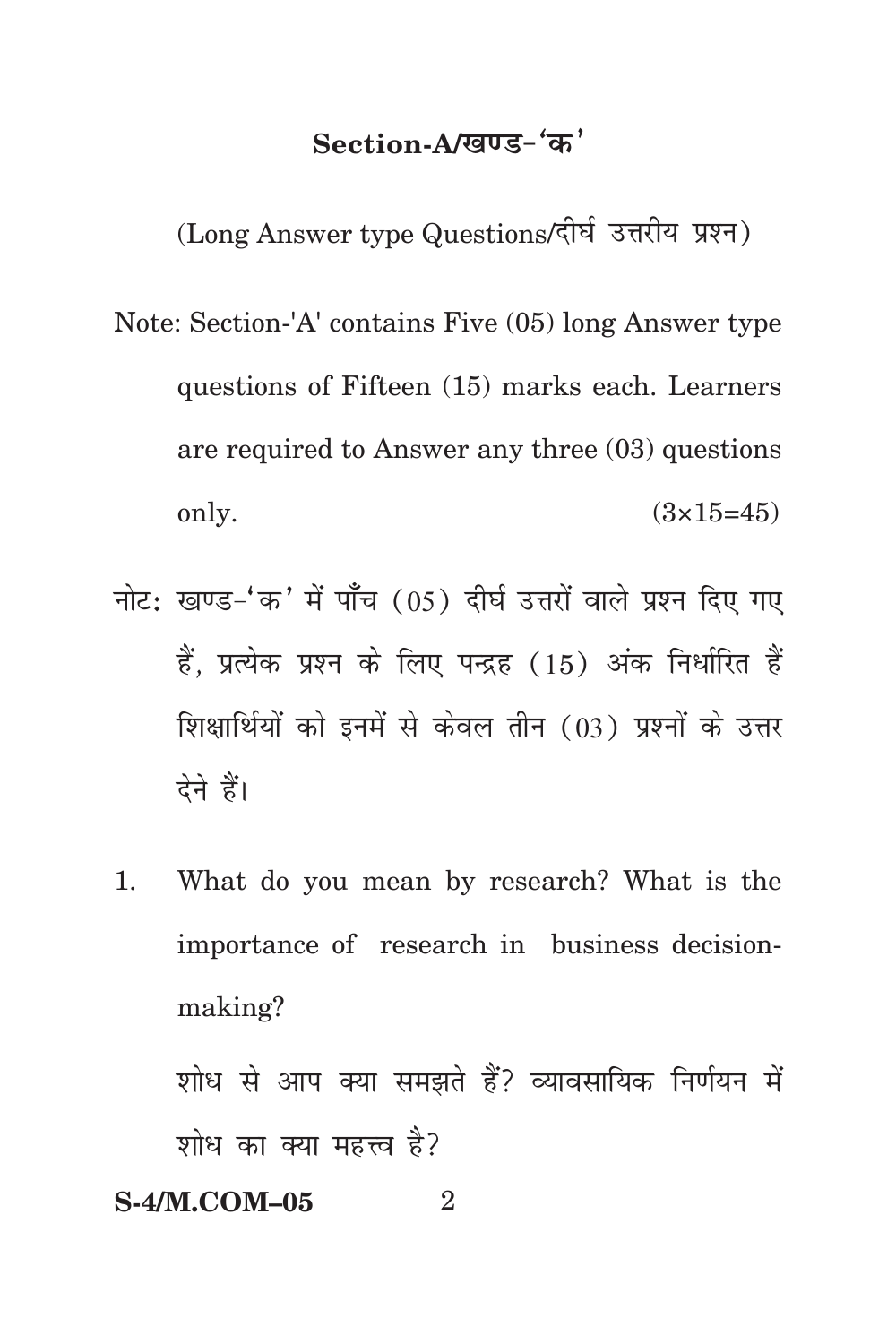Describe different  $2.$ methods of probability sampling. Also differentiate between probability sampling and non-probability sampling. सम्भाव्यता/प्रायिकता प्रतिचयन तकनीक की विभिन्न विधियों का वर्णन कीजिए। सम्भांव्यता/प्रायिकता प्रतिचयन

एवं गैर-सम्भांव्यता प्रतिचयन में अन्तर भी कोजिए।

Differentiate between Parametric and non- $\mathcal{R}_{\cdot}$ Parametric test for hypothesis, enumerating the factors affecting the choice of hypothesis test.

परिकल्पना परीक्षण के चयन को प्रभावित करने वाले कारकों का उल्लेख करते हुए प्राचल एवं गैर-प्राचल परीक्षणों में अन्तर कीजिए।

"Any research is as good as its report." Explain 4. the statement while focusing on the importance of a research report.

''कोई भी शोध उतना ही उत्तम होता है जितना उसका प्रतिवेदन।'' शोध प्रतिवेदन के महत्त्व का वर्णन करते हुए इस कथन को व्याख्या कोजिए।

#### **S-4/M.COM-05**  $P, T, O.$  $\mathcal{S}$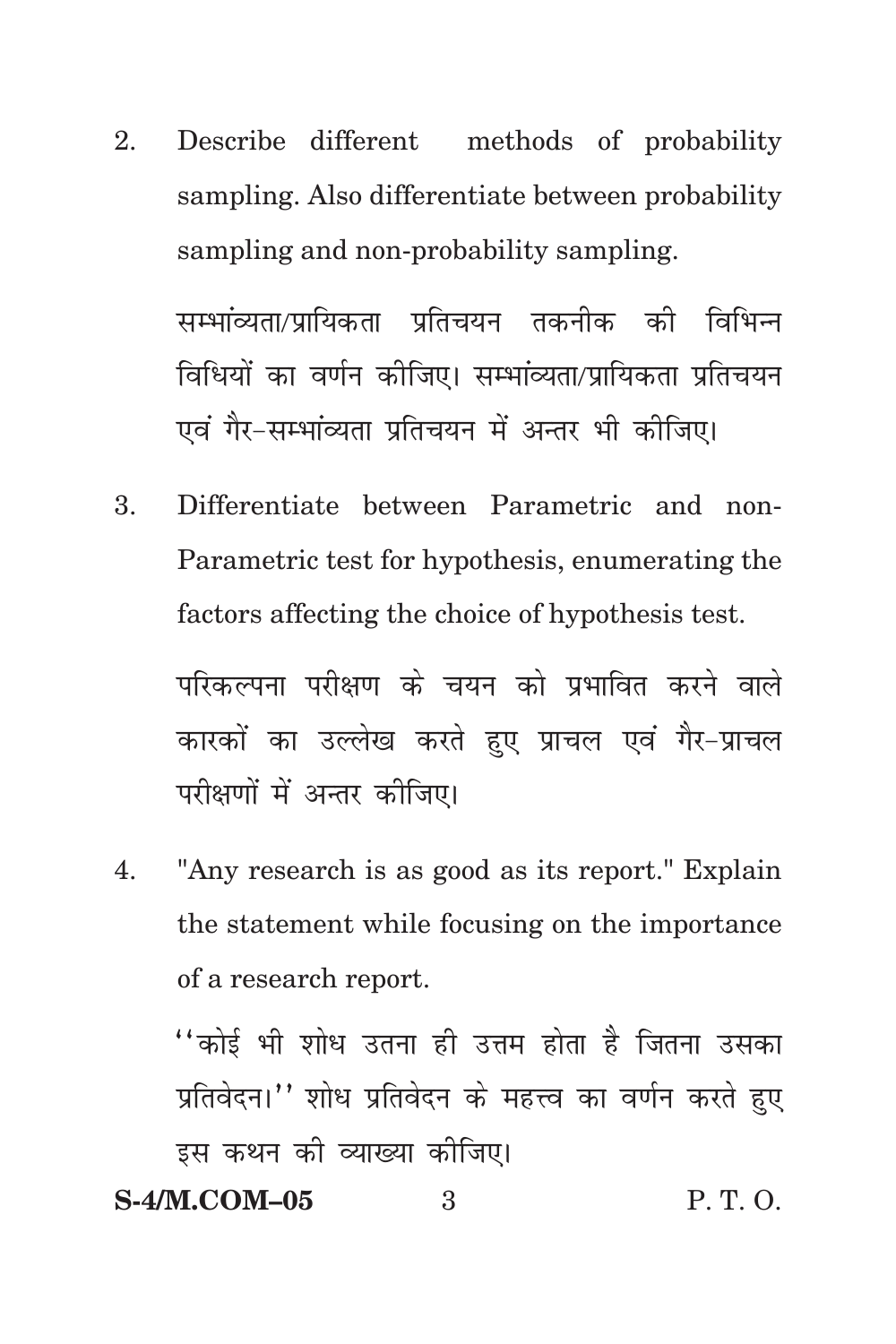5. You are given the following data : आपको निम्नांकित आँकडे दिए गए हैं :  $\Sigma X = 300$ ,  $\Sigma Y = 240$ ,  $X = 50$ , Variance of X एक्स का प्रसरण = 2.56 Variance of Y वाई का प्रसरण =  $2.25$ Coefficient of correlation between X and Y एक्स एवं वाई के बीच सहसम्बंध गणांक =  $+0.6$ Find out : (i) Two Regression coefficients, and (ii) Two Regression equation. ज्ञात कीजिए : (i) दो प्रतीपगमन गणांक एवं (ii) दो प्रतीपगमन समीकरण

### **Section-B/***ख***ण्ड-ख**

(Short answer type a questions/ लघु उत्तरीय प्रश्न) Note: Section -B Contains Eight (08) short Answer type questions of Seven (07) marks each. Learners are required to Answer any Five (05) questions only.  $(5 \times 7 = 35)$ 

नोट: खण्ड-'ख' में आठ (08) लघ उत्तरीय प्रश्न दिए गए हैं। प्रत्येक प्रश्न के लिए सात (07) अंक निर्धारित हैं <u>शिक्षार्थियों को इनमें से केवल पाँच (05) प्रश्नों के उत्तर</u> देने हैं।

## **S-4/M.COM-05** 4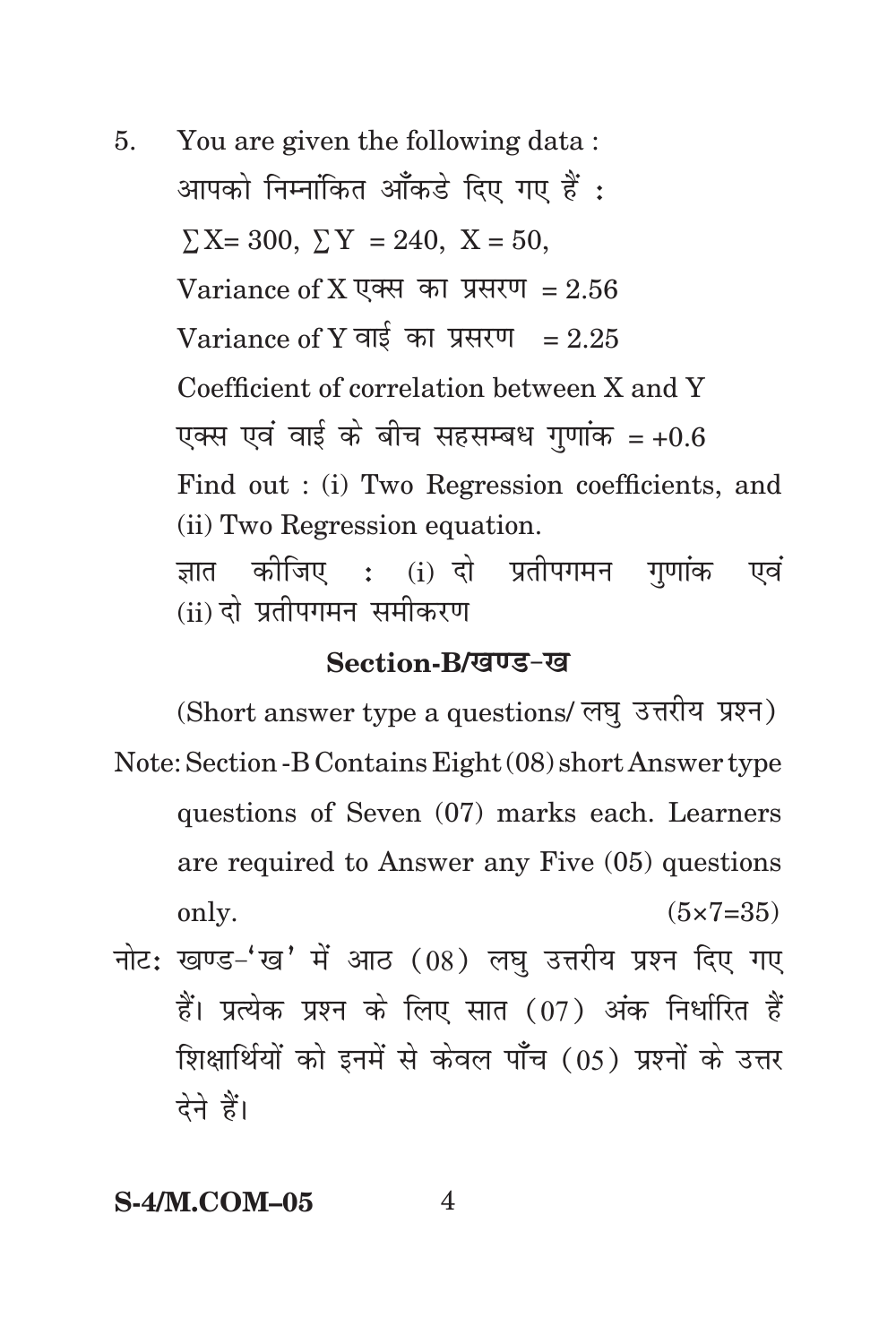In a bag there are 4 white and 2 black balls. Two  $1.$ balls are drown from the bag one after another without replacement. What is the probability that the two balls are of different colour.

एक झोले/थैले में 4 सफेद एवं 2 काली गेंदे हैं। झोले/थैले से दो गेंदे बिना प्रतिस्थापन के एक के बाद एक निकाली जाती है। इस बात की क्या सम्भावना है कि दोनो गेंदे अलग-अलग रंग की होंगी।

Differentiate between primary and secondary  $2.$ data

प्राथमिक एवं द्वितीयक समंक के मध्य अन्तर कीजिए।

Point out the possible sources of error in  $\mathbf{R}$ measurement

मापन में त्रूटियों के सम्मावित स्त्रोतों का उल्लेख कोजिए।

**S-4/M.COM-05**  $\overline{5}$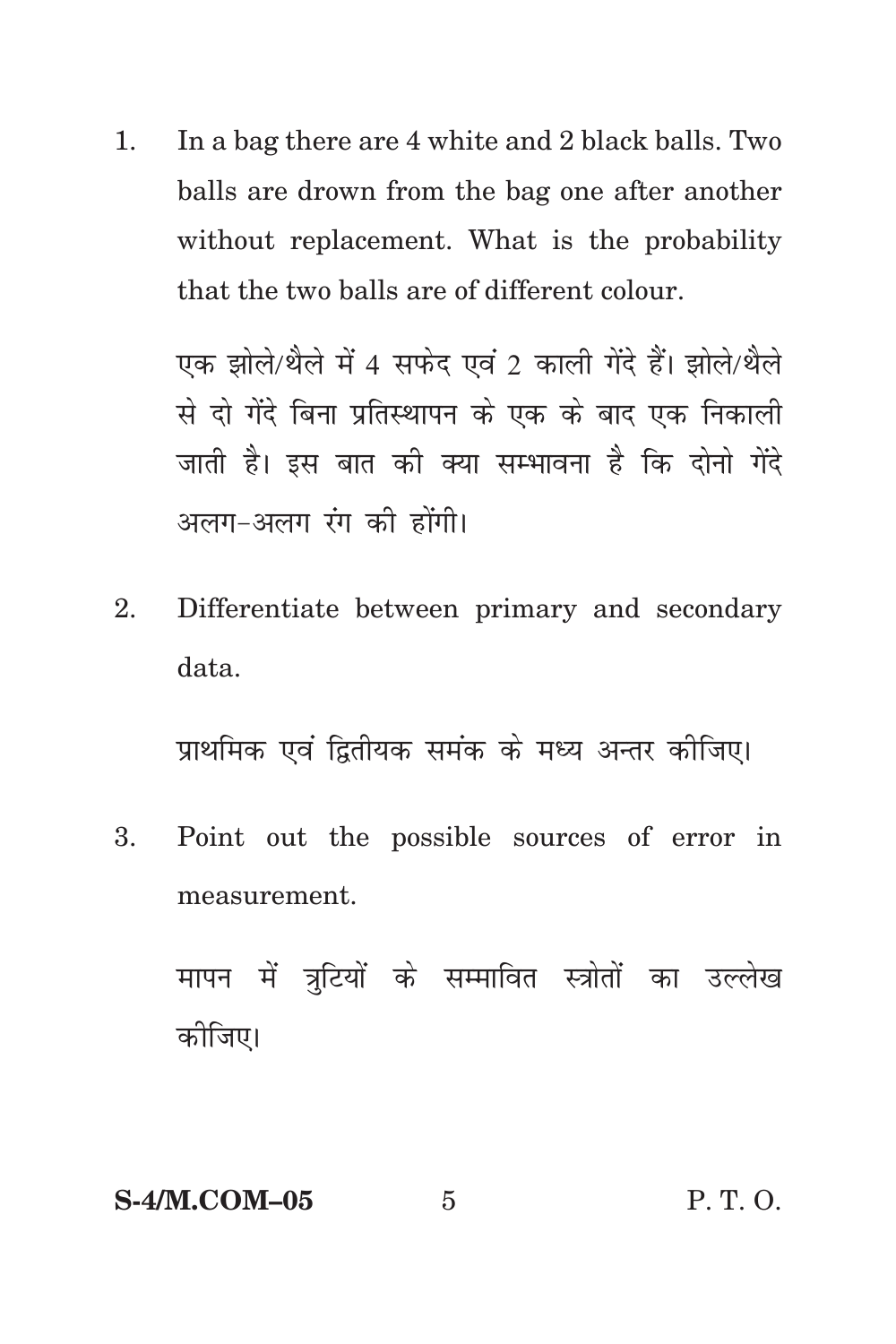Write a note on need and importance of editing 4. of data.

समंकों के सम्पादन की आवश्यकता एवं महत्त्व पर एक टिप्पणी लिखिए।

- What points must be taken into consideration 5. for presenting the statistical data graphically. सांख्यिकीय समंकों का बिन्दु रेखीय प्रदर्शन करने के लिए किन बातों का ध्यान में रखना चाहिए।
- $6<sup>1</sup>$ "Average is the single significant expression depicting the central tendency of a group of items." Discuss.

''पदों के समूह की केन्द्रीय प्रवृत्ति को प्रदर्शित करने वाली एकमेव संख्या माध्य है।" विवेचन कीजिए।

### **S-4/M.COM-05**